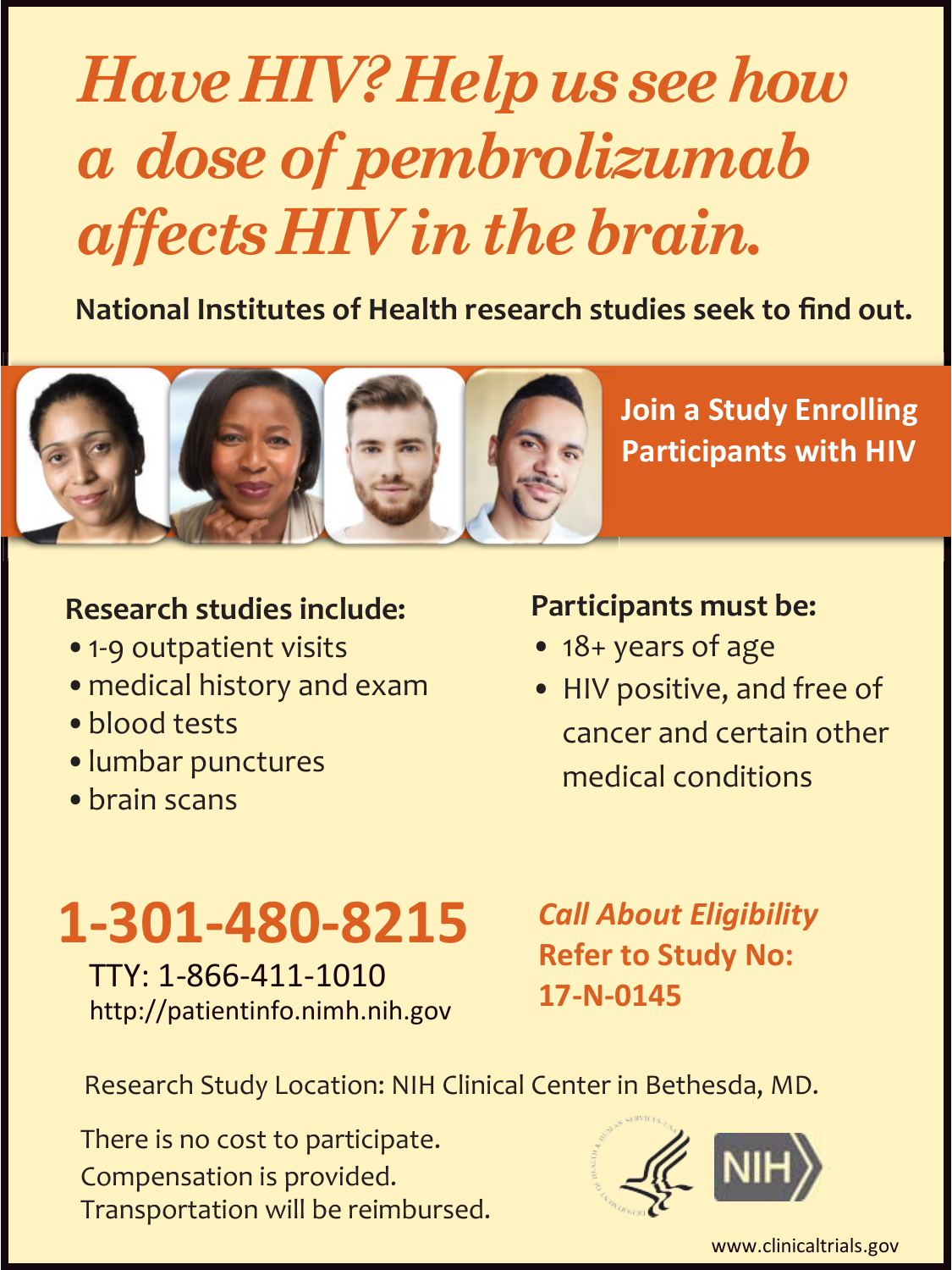### *Is onedoseof pembrolizumab safe for people with HIV infection?*

 **National Institutes of Health research studies seek to find out.**



### **Research studies include:**

- 1-9 outpatient visits
- medical history and exam
- blood tests
- lumbar punctures
- brain scans

### **Participants must be:**

- 18+ years of age
- cancer and certain other • HIV positive, and free of medical conditions

## **1-301-480-8215**

TTY: 1-866-411-1010 [http://patientinfo.nimh.nih.gov](http://patientinfo.nimh.nih.gov/)  **Call About Eligibility Refer to Study No: 17-N-0145** 

Research Study Location: NIH Clinical Center in Bethesda, MD.

 Compensation is provided. There is no cost to participate. Transportation is reimbursed.